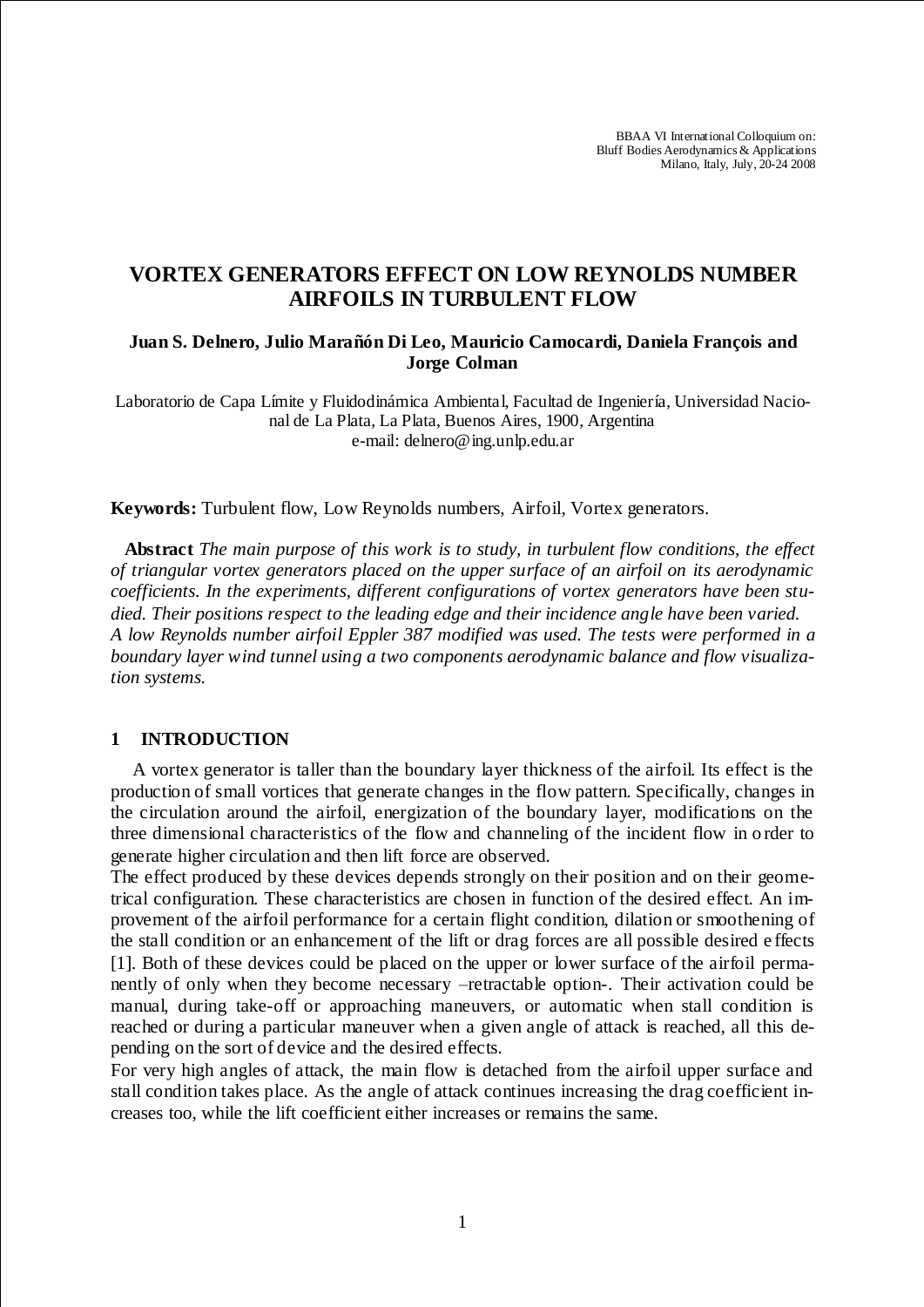The lift and drag coefficients behavior will be studied for different angles of attack with or without vortex generators. Also, different positions of vortex generators with different incidence angles will be tested [2].

Through this work we intend to offer further data about the behavior of an Eppler 387 modified airfoil, with vortex generators placed on its upper surface for a given incident flow co ndition. All tests will be performed in a boundary layer wind tunnel with specific turbulent flow conditions.

### **2 METHODOLOGY**

The tested model consists of a 42cm chord and 80cm span wing with an Eppler 387 modified airfoil added with triangular vortex generators Fig. (1).

The wind tunnel test section where the tests were performed is 7.5m long, 1.4m wide and 1m tall. For the characterization of the turbulence a hot wire constant temperature anemometer was used. A two component aerodynamic balance with a charge cell with double Whea tstone bridge was used. The signal was acquired with signal conditioners and amplifiers Vishay series 2310, connected to a PC. The vortex generators are 40mm long, 10mm tall and 0.5mm thick. In order to produce, as close as possible, a two dimensional flow configuration over the wing model two panels were place at both sides of the model during the test. Once the desired turbulence characteristics were established and the incoming flow velocity fixed according to the desired Reynolds number, the test consisted in measuring the lift and drag forces for each given angle of attack. The previous sequence was repeated for the wing without any devices and then for the wing with the vortex generators placed at 10% and 20% the chord length from the leading edge at 0, 10 and 20 degrees from the incoming flow direction.

During the test, temperature, wind velocity, vertical and horizontal loads were measured for different angles of attack [3]. Loads were acquired at a frequency of 500Hz. Their values were temperature-corrected and the lift and drag coefficients were calculated following well known formulas. A wind tunnel correction was also performed [4]. All the tests were made at a velocity of 8m/s and a Reynolds number of 300000 with the desired turbulence characteristics.



Figure 1. Vortex generators configuration

 $R =$  vortex generators location, measured from the leading edge of the airfoil (10% to 20% of the chord).

#### **3 RESULTS**

The experiments were carried out for a determined turbulent flow, characterized for its mean and fluctuating velocity components, turbulence spatial and temporal scales and power density spectrum. With all of these variables we characterized the flow.

We assumed the validity of frozen flow Taylor´s hypothesis. The turbulence intensity in the U component is 3.691% and in the V component is 1.608%.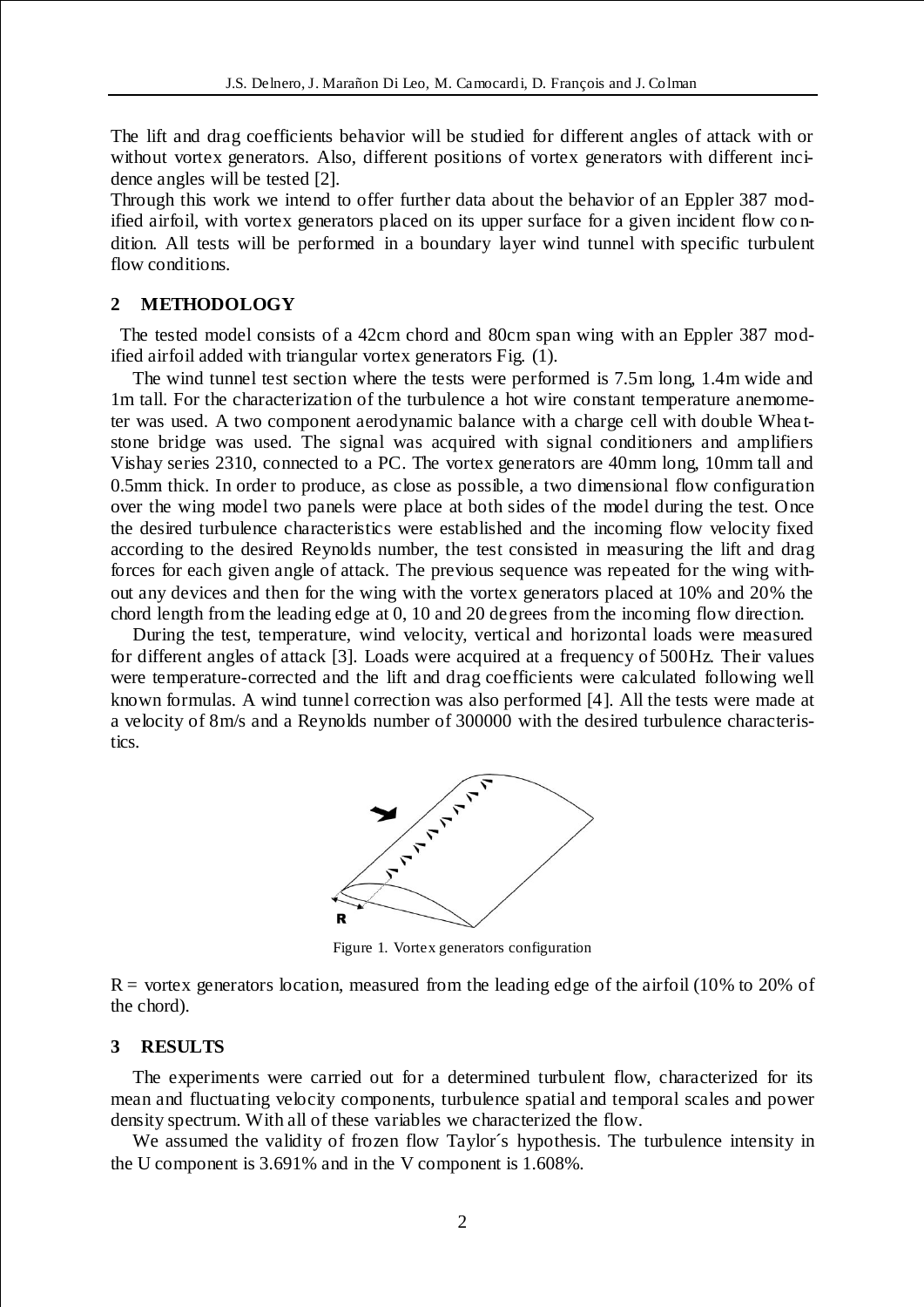



In Fig. (2) lift coefficient vs. the angle of attack is shown for the wing without any devices and for the vortex generators placed at 10% the chord, for angles of attack of 0deg, 10deg and 20deg. Practically, no variation in the slope is produced by the vortex generators. No variation in the zero lift angle of attack is detected. However, a change in the maximum lift coefficient is detected. As the vortex generators attack angle increases, the  $C_{Lmax}$  value increases reaching a maximum value corresponding to a vortex generator angle of attack of 20deg, placed on the upper surface of the airfoil. In Fig. (2) the drag coefficient is plotted against the lift coefficient. No significative drag or  $C_{\text{Do}}$  variations are observed.





This Fig. (3) shows the lift coefficient vs. angle of attack corresponding to the vortex generators placed at 20% of the chord length from the leading edge. No change is observed in the curves slope, however, the zero lift angle of attack and the C<sub>Lmax</sub> vary, repeating the tendency observed for the vortex generators at 10% the chord. In other words, the  $C_{Lmax}$  increases as the angle of attack of the vortex generators increases.

In the polar curve corresponding to the 20% chord position (Fig. (3)) no important difference can be appreciated in the values of lift and  $C_{Do}$ . The lowest drag is observed for the vortex generator placed at 20% the chord with an angle of attack of 0deg. Fig. (3) shows the similar behavior of the vortex generators placed at 20% the chord in relation to those placed at 10% the chord. As the angle of attack increases the drag is higher in the devices with higher angle of attack.